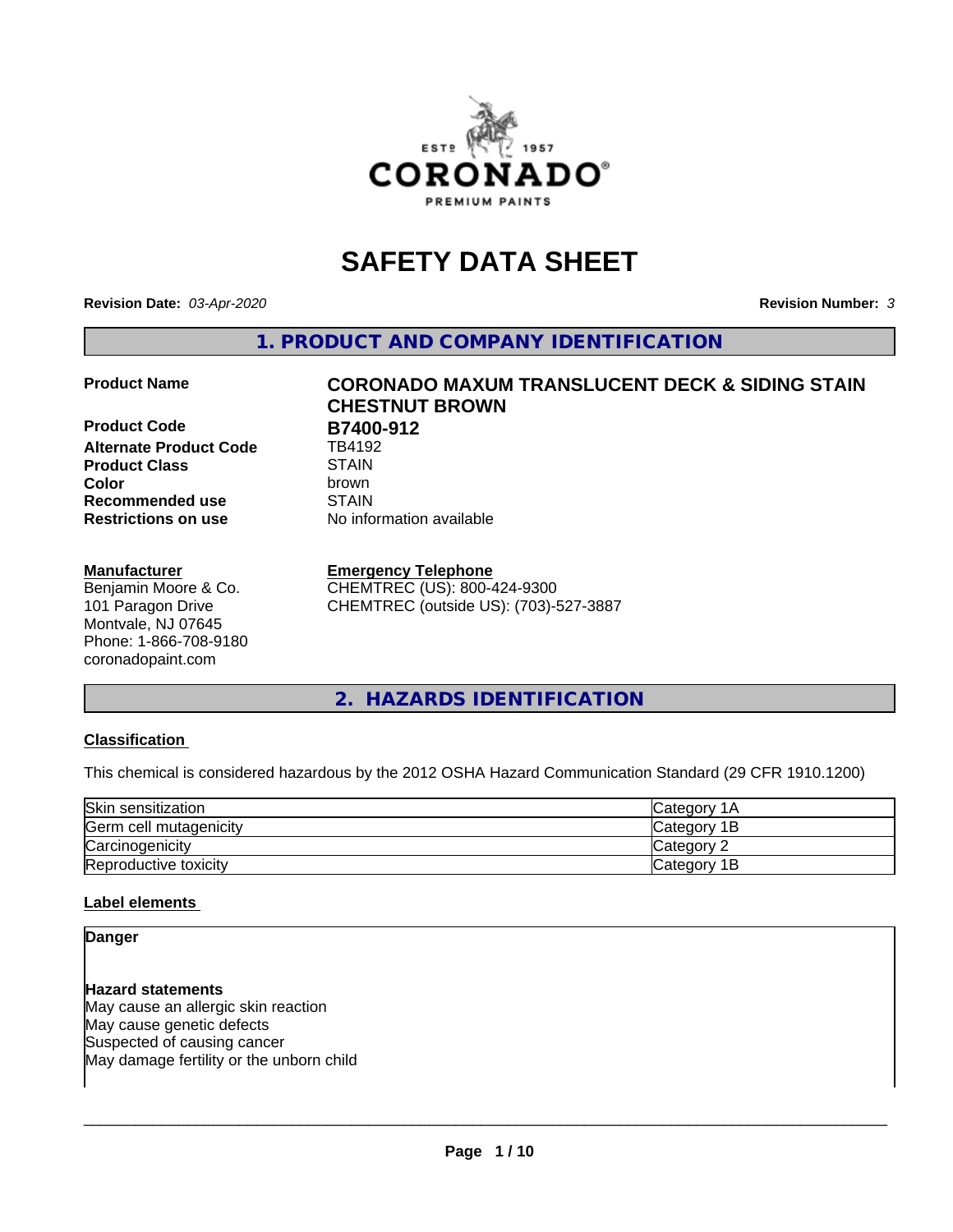

**Appearance** liquid

**Odor** little or no odor

#### **Precautionary Statements - Prevention**

Obtain special instructions before use Do not handle until all safety precautions have been read and understood Use personal protective equipment as required Avoid breathing dust/fume/gas/mist/vapors/spray Contaminated work clothing should not be allowed out of the workplace Wear protective gloves

#### **Precautionary Statements - Response**

IF exposed or concerned: Get medical advice/attention **Skin** IF ON SKIN: Wash with plenty of soap and water If skin irritation or rash occurs: Get medical advice/attention Wash contaminated clothing before reuse

#### **Precautionary Statements - Storage**

Store locked up

#### **Precautionary Statements - Disposal**

Dispose of contents/container to an approved waste disposal plant

#### **Hazards not otherwise classified (HNOC)**

Not applicable

#### **Other information**

No information available

#### **3. COMPOSITION INFORMATION ON COMPONENTS**

| <b>Chemical name</b>                               | <b>CAS No.</b> | Weight-%    |
|----------------------------------------------------|----------------|-------------|
| Propylene glycol                                   | $57 - 55 - 6$  | - 5         |
| 2-Amino-2-methly-1-propanol                        | 124-68-5       | $0.1 - 0.5$ |
| Poly(oxy-1,2-ethanediyl),                          | 104810-48-2    | $0.1 - 0.5$ |
| .alpha.-[3-[3-(2H-benzotriazol-2-yl)-5-(1,1-dimeth |                |             |
| ylethyl)-4-hydroxyphenyl]-1-oxopropyl]-.omega.-h   |                |             |
| ydroxy-                                            |                |             |
| Decanedioic acid,                                  | 41556-26-7     | $0.1 - 0.5$ |
| bis(1,2,2,6,6-pentamethyl-4-piperidinyl) ester     |                |             |
| Carbamic acid, 1H-benzimidazol-2-yl-, methyl       | 10605-21-7     | $0.1 - 0.5$ |
| ester                                              |                |             |
| Poly(oxy-1,2-ethanediyl),                          | 104810-47-1    | $0.1 - 0.5$ |
| .alpha.-[3-[3-(2H-benzotriazol-2-yl)-5-(1,1-dimeth |                |             |
| ylethyl)-4-hydroxyphenyl]-1-oxopropyl]-.omega.-[   |                |             |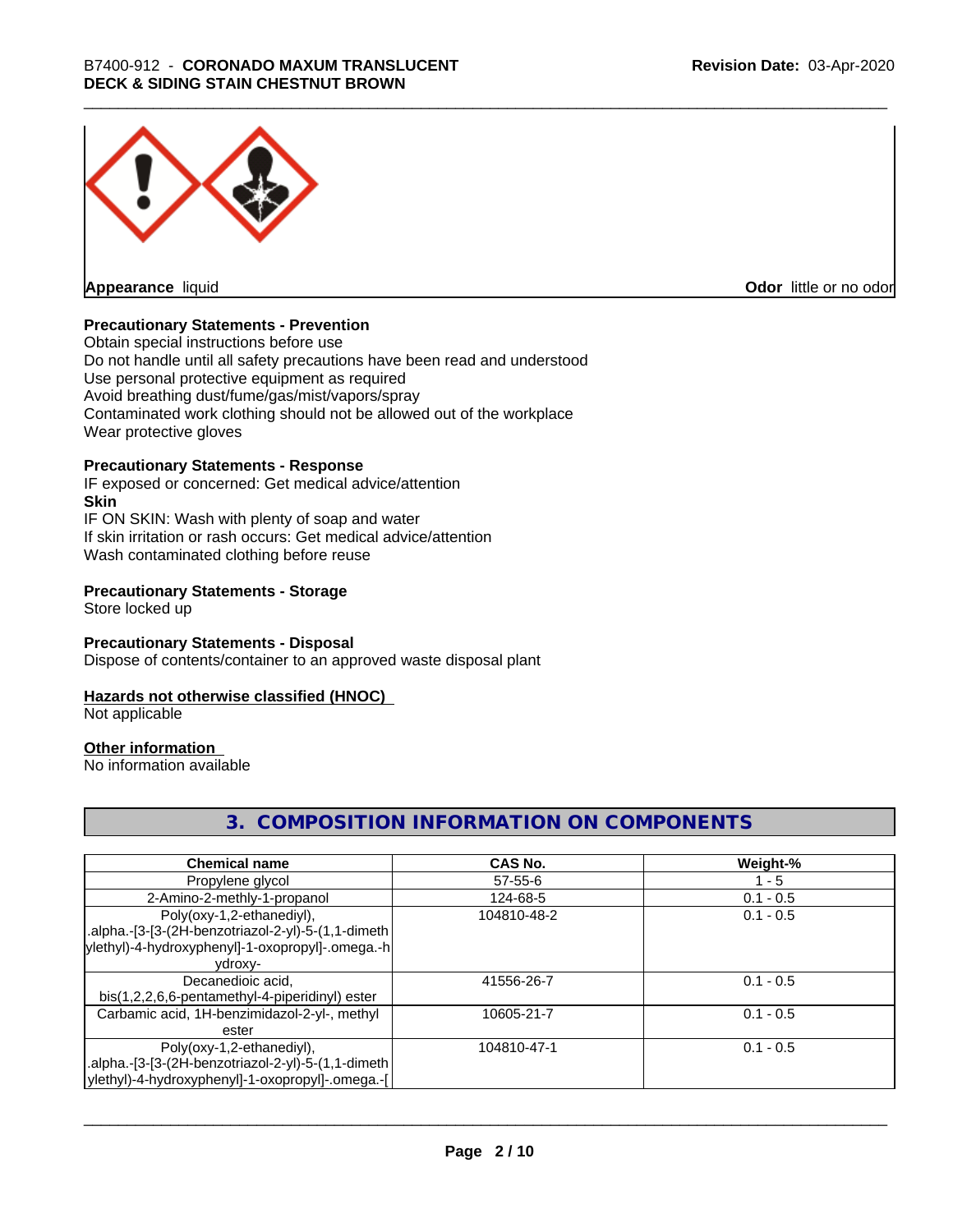| 3-[3-(2H-benzotriazol-2-yl)-5-(1,1-dimethylethyl)- |                           |     |
|----------------------------------------------------|---------------------------|-----|
| 4-hydroxyphenyll-1-oxoprop                         |                           |     |
| Cobalt neodecanoate                                | ר בר<br>ີາ<br><u> - 1</u> | v.J |

|                                                  | 4. FIRST AID MEASURES                                                                                                                                                                                                               |
|--------------------------------------------------|-------------------------------------------------------------------------------------------------------------------------------------------------------------------------------------------------------------------------------------|
| <b>General Advice</b>                            | If symptoms persist, call a physician. Show this safety data sheet to the doctor in<br>attendance.                                                                                                                                  |
| <b>Eye Contact</b>                               | Rinse thoroughly with plenty of water for at least 15 minutes and consult a<br>physician.                                                                                                                                           |
| <b>Skin Contact</b>                              | Wash off immediately with soap and plenty of water while removing all<br>contaminated clothes and shoes. If skin irritation persists, call a physician. Wash<br>clothing before reuse. Destroy contaminated articles such as shoes. |
| <b>Inhalation</b>                                | Move to fresh air. If symptoms persist, call a physician.                                                                                                                                                                           |
| Ingestion                                        | Clean mouth with water and afterwards drink plenty of water. Consult a physician<br>if necessary.                                                                                                                                   |
| <b>Most Important</b><br><b>Symptoms/Effects</b> | May cause allergic skin reaction.                                                                                                                                                                                                   |
| <b>Notes To Physician</b>                        | Treat symptomatically.                                                                                                                                                                                                              |

**5. FIRE-FIGHTING MEASURES**

| <b>Suitable Extinguishing Media</b>                                              | Use extinguishing measures that are appropriate to local<br>circumstances and the surrounding environment.                                   |
|----------------------------------------------------------------------------------|----------------------------------------------------------------------------------------------------------------------------------------------|
| Protective equipment and precautions for firefighters                            | As in any fire, wear self-contained breathing apparatus<br>pressure-demand, MSHA/NIOSH (approved or equivalent)<br>and full protective gear. |
| <b>Specific Hazards Arising From The Chemical</b>                                | Closed containers may rupture if exposed to fire or<br>extreme heat.                                                                         |
| Sensitivity to mechanical impact                                                 | No.                                                                                                                                          |
| Sensitivity to static discharge                                                  | No.                                                                                                                                          |
| <b>Flash Point Data</b><br>Flash point (°F)<br>Flash Point (°C)<br><b>Method</b> | Not applicable<br>Not applicable<br>Not applicable                                                                                           |
| <b>Flammability Limits In Air</b>                                                |                                                                                                                                              |
| Lower flammability limit:<br><b>Upper flammability limit:</b>                    | Not applicable<br>Not applicable                                                                                                             |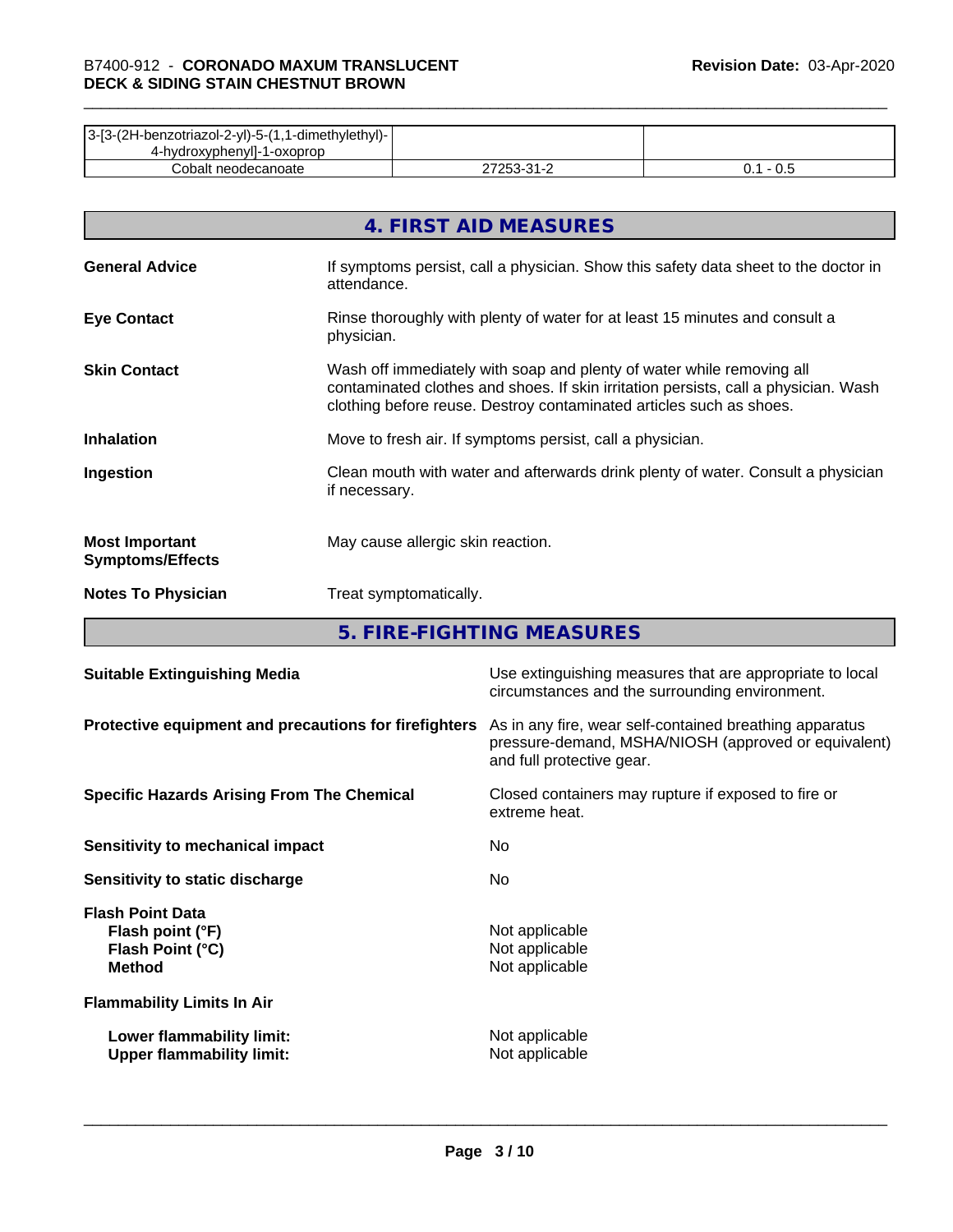| <u>NFPA</u>        | Health: 2 | <b>Flammability: 0</b> | <b>Instability: 0</b> | <b>Special: Not Applicable</b> |
|--------------------|-----------|------------------------|-----------------------|--------------------------------|
| <b>NEDA LANANA</b> |           |                        |                       |                                |

### **NFPA Legend**

- 0 Not Hazardous
- 1 Slightly
- 2 Moderate
- 3 High
- 4 Severe

*The ratings assigned are only suggested ratings, the contractor/employer has ultimate responsibilities for NFPA ratings where this system is used.*

*Additional information regarding the NFPA rating system is available from the National Fire Protection Agency (NFPA) at www.nfpa.org.*

#### **6. ACCIDENTAL RELEASE MEASURES**

| <b>Personal Precautions</b>      | Avoid contact with skin, eyes and clothing. Ensure adequate ventilation.                                                                                                         |  |  |
|----------------------------------|----------------------------------------------------------------------------------------------------------------------------------------------------------------------------------|--|--|
| <b>Other Information</b>         | Prevent further leakage or spillage if safe to do so.                                                                                                                            |  |  |
| <b>Environmental precautions</b> | See Section 12 for additional Ecological Information.                                                                                                                            |  |  |
| <b>Methods for Cleaning Up</b>   | Soak up with inert absorbent material. Sweep up and shovel into suitable<br>containers for disposal.                                                                             |  |  |
|                                  | 7. HANDLING AND STORAGE                                                                                                                                                          |  |  |
| Handling                         | Avoid contact with skin, eyes and clothing. Avoid breathing vapors, spray mists or<br>sanding dust. In case of insufficient ventilation, wear suitable respiratory<br>equipment. |  |  |
| <b>Storage</b>                   | Keep container tightly closed. Keep out of the reach of children.                                                                                                                |  |  |
| <b>Incompatible Materials</b>    | No information available                                                                                                                                                         |  |  |

#### **8. EXPOSURE CONTROLS/PERSONAL PROTECTION**

#### **Exposure Limits**

*No exposure limits have been established for this product.*

#### **Legend**

| <b>Engineering Measures</b>          | Ensure adequate ventilation, especially in confined areas.                                                                                                                                                                                                                                                          |  |  |
|--------------------------------------|---------------------------------------------------------------------------------------------------------------------------------------------------------------------------------------------------------------------------------------------------------------------------------------------------------------------|--|--|
| <b>Personal Protective Equipment</b> |                                                                                                                                                                                                                                                                                                                     |  |  |
| <b>Eye/Face Protection</b>           | Safety glasses with side-shields.                                                                                                                                                                                                                                                                                   |  |  |
| <b>Skin Protection</b>               | Protective gloves and impervious clothing.                                                                                                                                                                                                                                                                          |  |  |
| <b>Respiratory Protection</b>        | Use only with adequate ventilation. In operations where exposure limits are<br>exceeded, use a NIOSH approved respirator that has been selected by a<br>technically qualified person for the specific work conditions. When spraying the<br>product or applying in confined areas, wear a NIOSH approved respirator |  |  |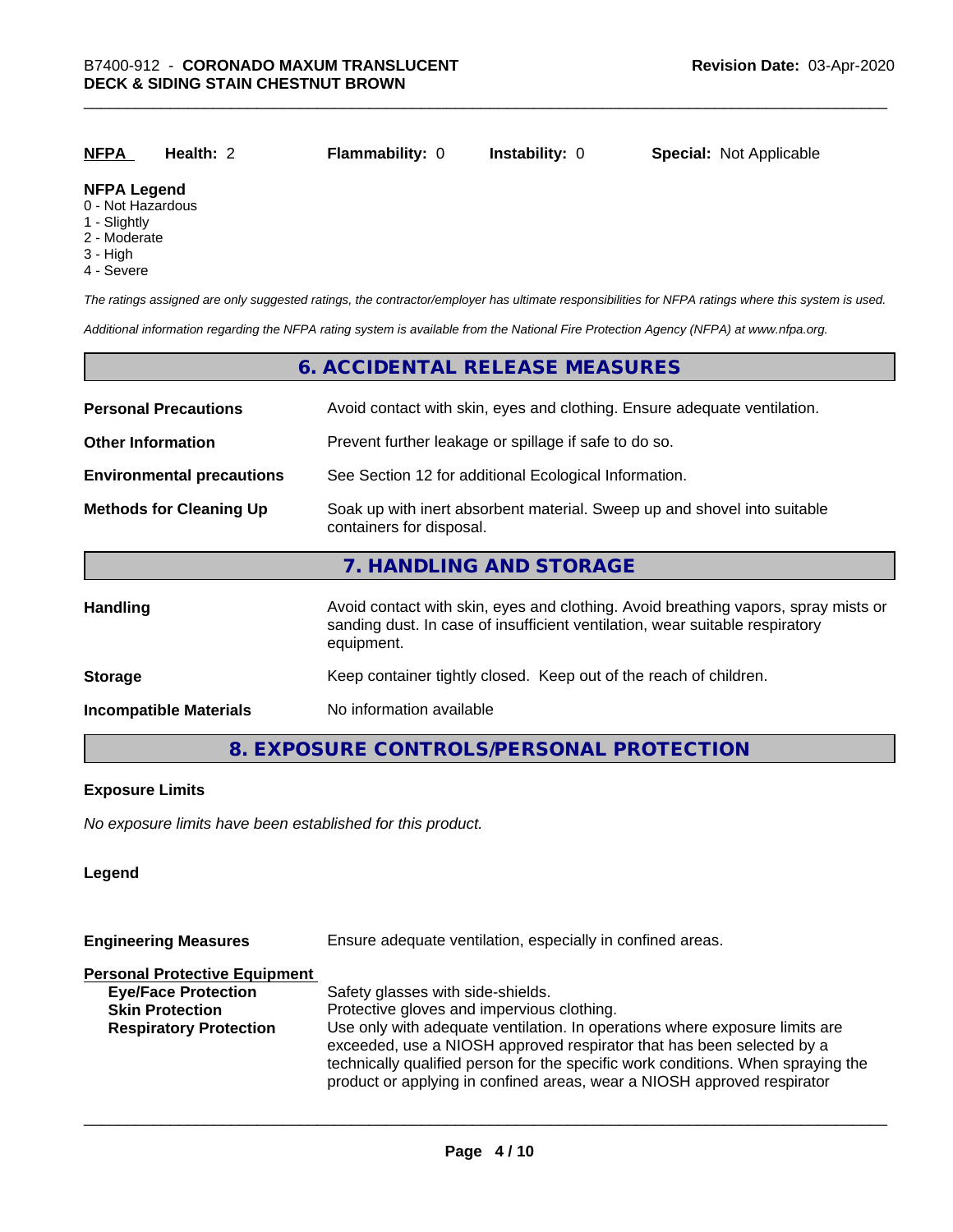specified for paint spray or organic vapors.

**Hygiene Measures** Avoid contact with skin, eyes and clothing. Remove and wash contaminated clothing before re-use. Wash thoroughly after handling.

#### **9. PHYSICAL AND CHEMICAL PROPERTIES**

**Appearance** liquid **Odor** little or no odor **Odor Threshold** No information available **Density (Ibs/gal)** 8.55 - 8.65 **Specific Gravity** 1.02 - 1.04 **pH** No information available **Viscosity (cps)** No information available **Solubility(ies)** No information available **Evaporation Rate No information available No information available Vapor pressure** No information available **Vapor density No information available No** information available **Wt. % Solids** 20 - 30 **Vol. % Solids** 15 - 25 **Wt. % Volatiles** 70 - 80 **Vol. % Volatiles** 75 - 85 **VOC Regulatory Limit (g/L)** < 250 **Boiling Point (°F)** 212 **Boiling Point (°C)** 100 **Freezing point (°F)** 32 **Freezing Point (°C)**<br> **Flash point (°F)**<br> **Flash point (°F)**<br> **Point (°F)**<br> **Point (°F)**<br> **Point (°F)**<br> **Point (°F) Flash point (°F)**<br> **Flash Point (°C)**<br> **Flash Point (°C)**<br> **C Flash Point (°C) Method** Not applicable **Flammability (solid, gas)** Not applicable<br> **Upper flammability limit:** Not applicable **Upper flammability limit: Lower flammability limit:** Not applicable **Autoignition Temperature (°F)** No information available **Autoignition Temperature (°C)** No information available **Decomposition Temperature (°F)** No information available **Decomposition Temperature (°C)** No information available **Partition coefficient Contract Contract Contract Contract Contract Contract Contract Contract Contract Contract Contract Contract Contract Contract Contract Contract Contract Contract Contract Contract Contract Contract** 

**No information available** 

#### **10. STABILITY AND REACTIVITY**

| <b>Reactivity</b>                       | Not Applicable                           |
|-----------------------------------------|------------------------------------------|
| <b>Chemical Stability</b>               | Stable under normal conditions.          |
| <b>Conditions to avoid</b>              | Prevent from freezing.                   |
| <b>Incompatible Materials</b>           | No materials to be especially mentioned. |
| <b>Hazardous Decomposition Products</b> | None under normal use.                   |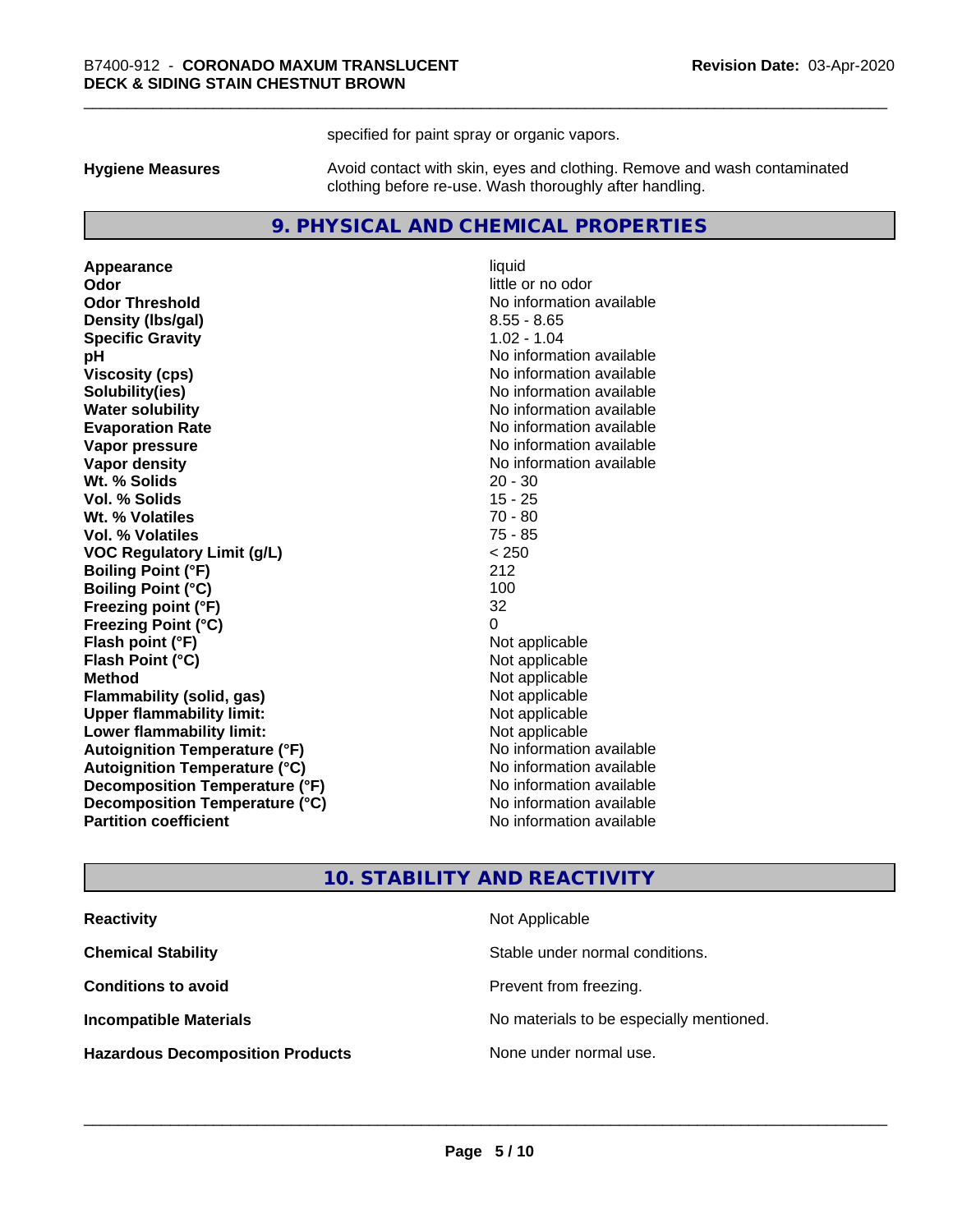## **Possibility of hazardous reactions** None under normal conditions of use. **11. TOXICOLOGICAL INFORMATION Product Information Information on likely routes of exposure Principal Routes of Exposure** Eye contact, skin contact and inhalation. **Acute Toxicity Product Information** No information available **Symptoms related to the physical,chemical and toxicological characteristics Symptoms** No information available **Delayed and immediate effects as well as chronic effects from short and long-term exposure Eye contact** May cause slight irritation. **Skin contact** Substance may cause slight skin irritation. Prolonged or repeated contact may dry skin and cause irritation. **Inhalation** May cause irritation of respiratory tract. **Ingestion Ingestion may cause gastrointestinal irritation**, nausea, vomiting and diarrhea. **Sensitization** May cause an allergic skin reaction **Neurological Effects** No information available. **Mutagenic Effects** Suspected of causing genetic defects. **Reproductive Effects** May damage fertility or the unborn child. **Developmental Effects** No information available.<br> **Target organ effects** No information available **Target organ effects** No information available.<br> **STOT - single exposure** No information available. **STOT** - single exposure **STOT** - **repeated exposure** No information available. **Other adverse effects** No information available. **Aspiration Hazard** No information available **Numerical measures of toxicity The following values are calculated based on chapter 3.1 of the GHS document**

| <b>ATEmix (oral)</b> | 667981 mg/kg |
|----------------------|--------------|
| ATEmix (dermal)      | 694701 mg/kg |

#### **Component Information**

| Chemical name                                | Oral LD50            | Dermal LD50                           | Inhalation LC50 |
|----------------------------------------------|----------------------|---------------------------------------|-----------------|
| Propylene glycol                             | $= 20$ g/kg (Rat)    | $= 20800$ mg/kg (Rabbit)              |                 |
| $57 - 55 - 6$                                |                      |                                       |                 |
| 2-Amino-2-methly-1-propanol                  | $= 2900$ mg/kg (Rat) | $>$ 2000 mg/kg (Rabbit)               |                 |
| 124-68-5                                     |                      |                                       |                 |
| Decanedioic acid,                            | $= 2615$ mg/kg (Rat) |                                       |                 |
| $\vert$ bis(1,2,2,6,6-pentamethyl-4-piperidi |                      |                                       |                 |
| nyl) ester                                   |                      |                                       |                 |
| 41556-26-7                                   |                      |                                       |                 |
| Carbamic acid,                               | $>$ 5050 mg/kg (Rat) | $\cdot$ 10000 mg/kg (Rabbit) = 2 g/kg |                 |
| 1H-benzimidazol-2-yl-, methyl ester          | $= 6400$ mg/kg (Rat) | $Rat$ = 8500 mg/kg (Rabbit)           |                 |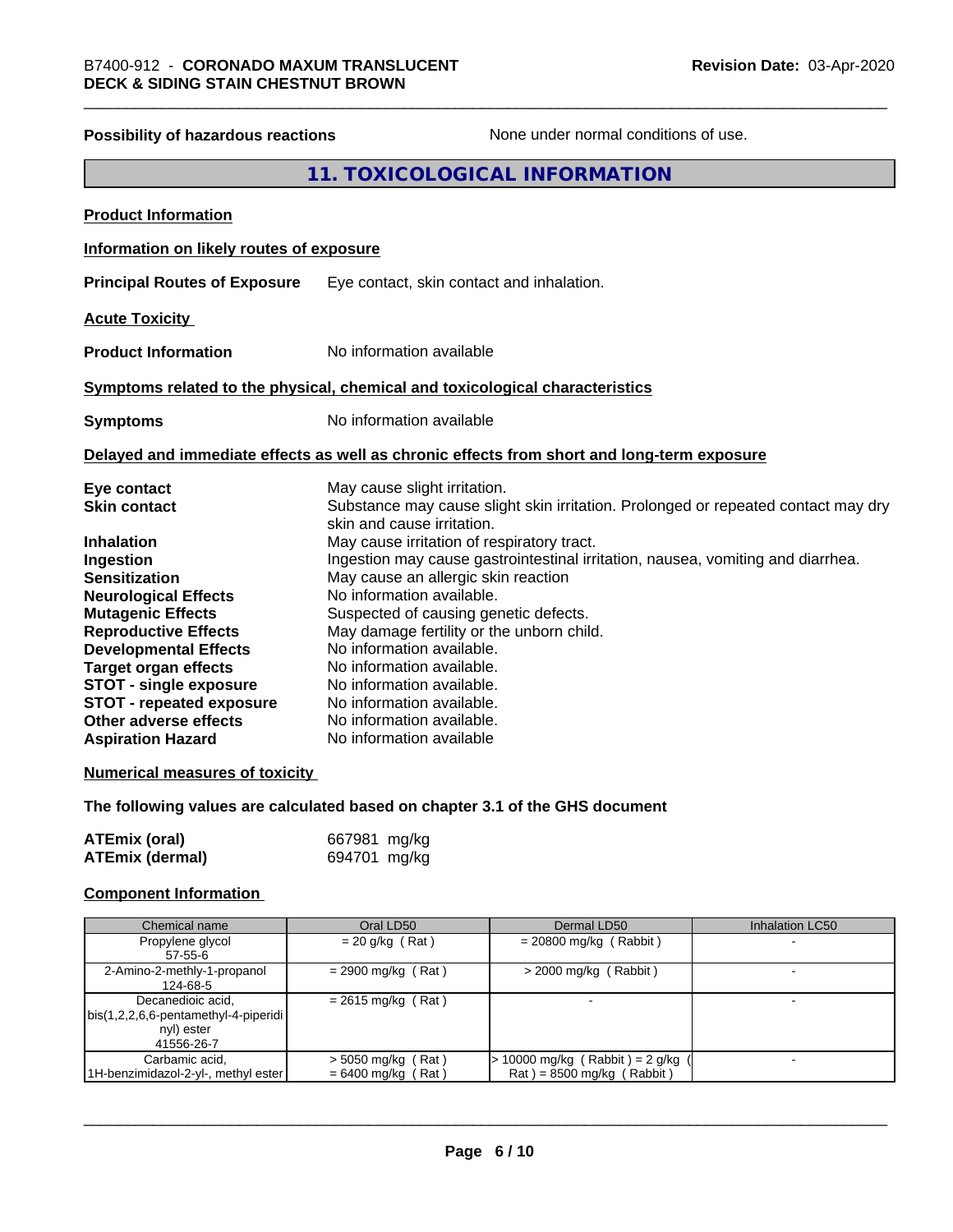| $\mathbf{a}$<br>0.000<br>ĸ<br>.<br>. . |   |                |  |
|----------------------------------------|---|----------------|--|
| `on<br>$1-11$                          | - | $- - - -$<br>ີ |  |
| $\sim$                                 |   |                |  |

#### **Chronic Toxicity**

#### **Carcinogenicity**

*The information below indicateswhether each agency has listed any ingredient as a carcinogen:.*

| <b>Chemical name</b> | <b>IARC</b>                          | <b>NTP</b>                                    | <b>OSHA</b> |
|----------------------|--------------------------------------|-----------------------------------------------|-------------|
| Cobalt neodecanoate  | 2B<br>- Possible Human<br>Carcinogen | Reasonably<br>Anticipated Human<br>Carcinoɑen | ∟isted      |

• Cobalt and cobalt compounds are listed as possible human carcinogens by IARC (2B). However, there is inadequate evidence of the carcinogenicity of cobalt and cobalt compounds in humans.

#### **Legend**

IARC - International Agency for Research on Cancer NTP - National Toxicity Program OSHA - Occupational Safety & Health Administration

**12. ECOLOGICAL INFORMATION**

#### **Ecotoxicity Effects**

The environmental impact of this product has not been fully investigated.

#### **Product Information**

#### **Acute Toxicity to Fish**

No information available

#### **Acute Toxicity to Aquatic Invertebrates**

No information available

#### **Acute Toxicity to Aquatic Plants**

No information available

#### **Persistence / Degradability**

No information available.

#### **Bioaccumulation**

There is no data for this product.

#### **Mobility in Environmental Media**

No information available.

#### **Ozone**

No information available

#### **Component Information**

#### **Acute Toxicity to Fish**

Propylene glycol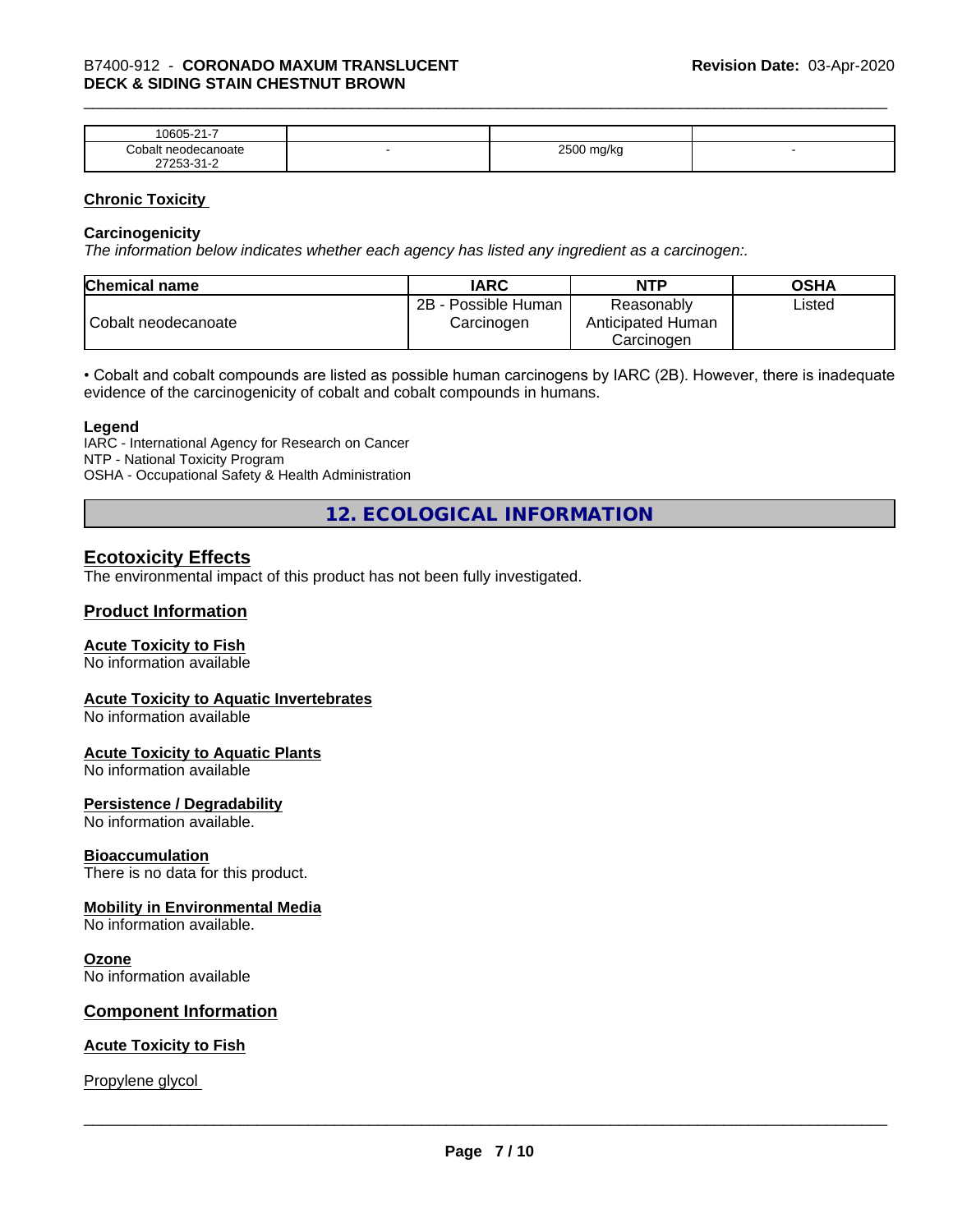LC50: 710 mg/L (Fathead Minnow - 96 hr.) Carbamic acid, 1H-benzimidazol-2-yl-, methyl ester LC50: 1.5 mg/L (Rainbow Trout - 96 hr.)

#### **Acute Toxicity to Aquatic Invertebrates**

#### Propylene glycol

EC50: > 10000 mg/L (Daphnia magna - 24 hr.) Carbamic acid, 1H-benzimidazol-2-yl-, methyl ester LC50: 0.22 mg/L (water flea - 48 hr.)

#### **Acute Toxicity to Aquatic Plants**

No information available

|                              | 13. DISPOSAL CONSIDERATIONS                                                                                                                                                                                               |
|------------------------------|---------------------------------------------------------------------------------------------------------------------------------------------------------------------------------------------------------------------------|
| <b>Waste Disposal Method</b> | Dispose of in accordance with federal, state, and local regulations. Local<br>requirements may vary, consult your sanitation department or state-designated<br>environmental protection agency for more disposal options. |
|                              | <b>14. TRANSPORT INFORMATION</b>                                                                                                                                                                                          |
| <b>DOT</b>                   | Not regulated                                                                                                                                                                                                             |
| ICAO / IATA                  | Not regulated                                                                                                                                                                                                             |
| IMDG / IMO                   | Not regulated                                                                                                                                                                                                             |
|                              |                                                                                                                                                                                                                           |

**15. REGULATORY INFORMATION**

#### **International Inventories**

| <b>TSCA: United States</b> | Yes - All components are listed or exempt. |
|----------------------------|--------------------------------------------|
| <b>DSL: Canada</b>         | Yes - All components are listed or exempt. |

#### **Federal Regulations**

#### **SARA 311/312 hazardous categorization**

| Acute health hazard               | Yes |  |
|-----------------------------------|-----|--|
| Chronic Health Hazard             | Yes |  |
| Fire hazard                       | N٥  |  |
| Sudden release of pressure hazard | N٥  |  |
| <b>Reactive Hazard</b>            | N٥  |  |

#### **SARA 313**

Section 313 of Title III of the Superfund Amendments and Reauthorization Act of 1986 (SARA). This product contains a chemical or chemicals which are subject to the reporting requirements of the Act and Title 40 of the Code of Federal Regulations, Part 372: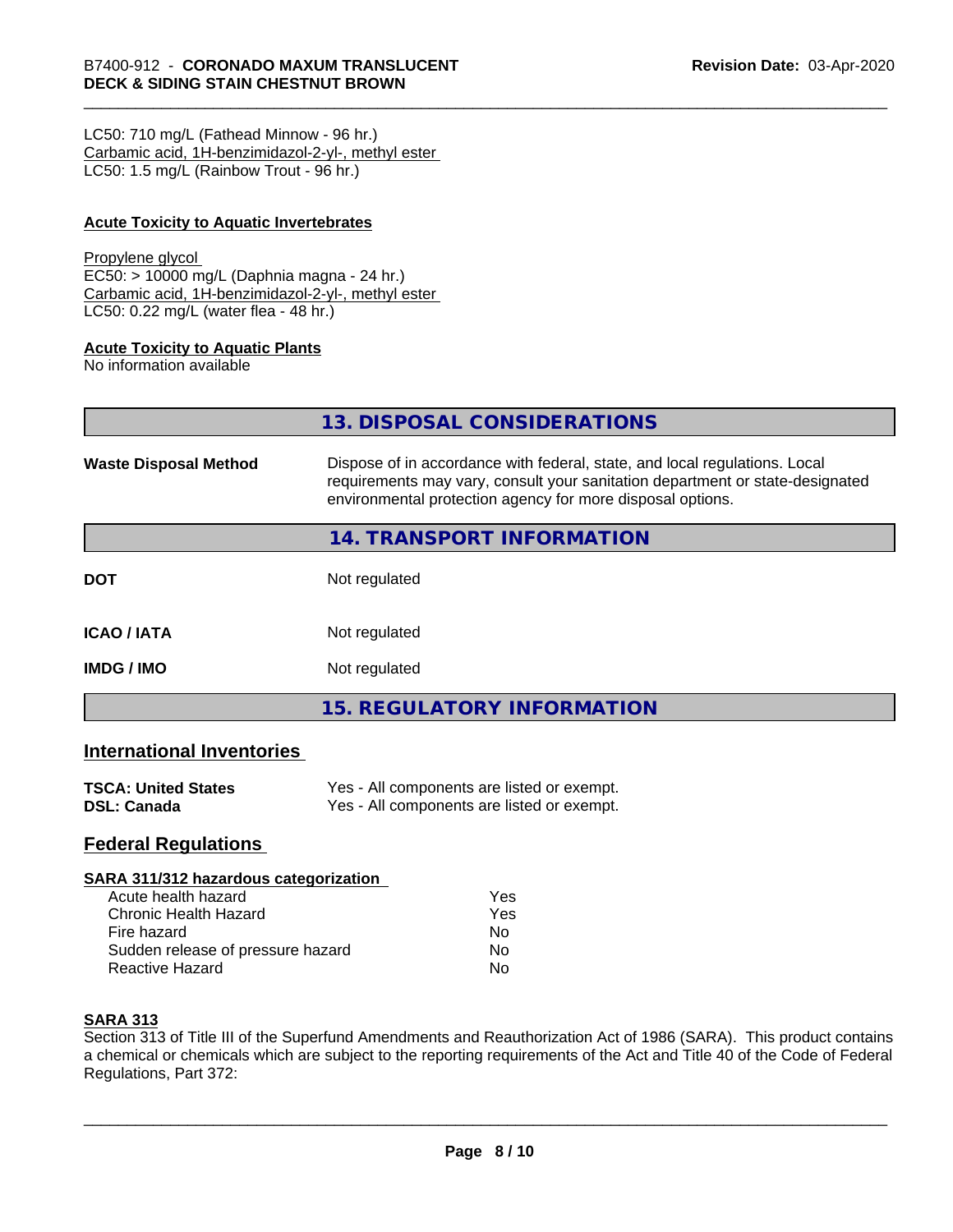#### *None*

#### **Clean Air Act,Section 112 Hazardous Air Pollutants (HAPs) (see 40 CFR 61)**

This product contains the following HAPs:

| <b>Chemical name</b> | CAS No.    | Weight-%    | <b>Hazardous Air Pollutant</b> |
|----------------------|------------|-------------|--------------------------------|
|                      |            |             | (HAP)                          |
| Cobalt neodecanoate  | 27253-31-2 | $0.1 - 0.5$ | Listed                         |

#### **US State Regulations**

#### **California Proposition 65**

**WARNING:** Cancer and Reproductive Harm– www.P65warnings.ca.gov

#### **State Right-to-Know**

| <b>Chemical name</b>                  | Massachusetts | <b>New Jersey</b> | Pennsylvania |
|---------------------------------------|---------------|-------------------|--------------|
| Propylene glycol                      |               |                   |              |
| Carbamic acid, 1H-benzimidazol-2-yl-, |               |                   |              |
| methyl ester                          |               |                   |              |
| Cobalt neodecanoate                   |               |                   |              |

#### **Legend**

X - Listed

**16. OTHER INFORMATION**

| HMIS | Health: $2^*$ | <b>Flammability: 0</b> | <b>Reactivity: 0</b> | PPE: - |
|------|---------------|------------------------|----------------------|--------|
|      |               |                        |                      |        |

#### **HMIS Legend**

- 0 Minimal Hazard
- 1 Slight Hazard
- 2 Moderate Hazard
- 3 Serious Hazard
- 4 Severe Hazard
- \* Chronic Hazard
- X Consult your supervisor or S.O.P. for "Special" handling instructions.

*Note: The PPE rating has intentionally been left blank. Choose appropriate PPE that will protect employees from the hazards the material will present under the actual normal conditions of use.*

*Caution: HMISÒ ratings are based on a 0-4 rating scale, with 0 representing minimal hazards or risks, and 4 representing significant hazards or risks. Although HMISÒ ratings are not required on MSDSs under 29 CFR 1910.1200, the preparer, has chosen to provide them. HMISÒ ratings are to be used only in conjunction with a fully implemented HMISÒ program by workers who have received appropriate HMISÒ training. HMISÒ is a registered trade and service mark of the NPCA. HMISÒ materials may be purchased exclusively from J. J. Keller (800) 327-6868.*

 **WARNING!** If you scrape, sand, or remove old paint, you may release lead dust. LEAD IS TOXIC. EXPOSURE TO LEAD DUST CAN CAUSE SERIOUS ILLNESS, SUCH AS BRAIN DAMAGE, ESPECIALLY IN CHILDREN. PREGNANT WOMEN SHOULD ALSO AVOID EXPOSURE.Wear a NIOSH approved respirator to control lead